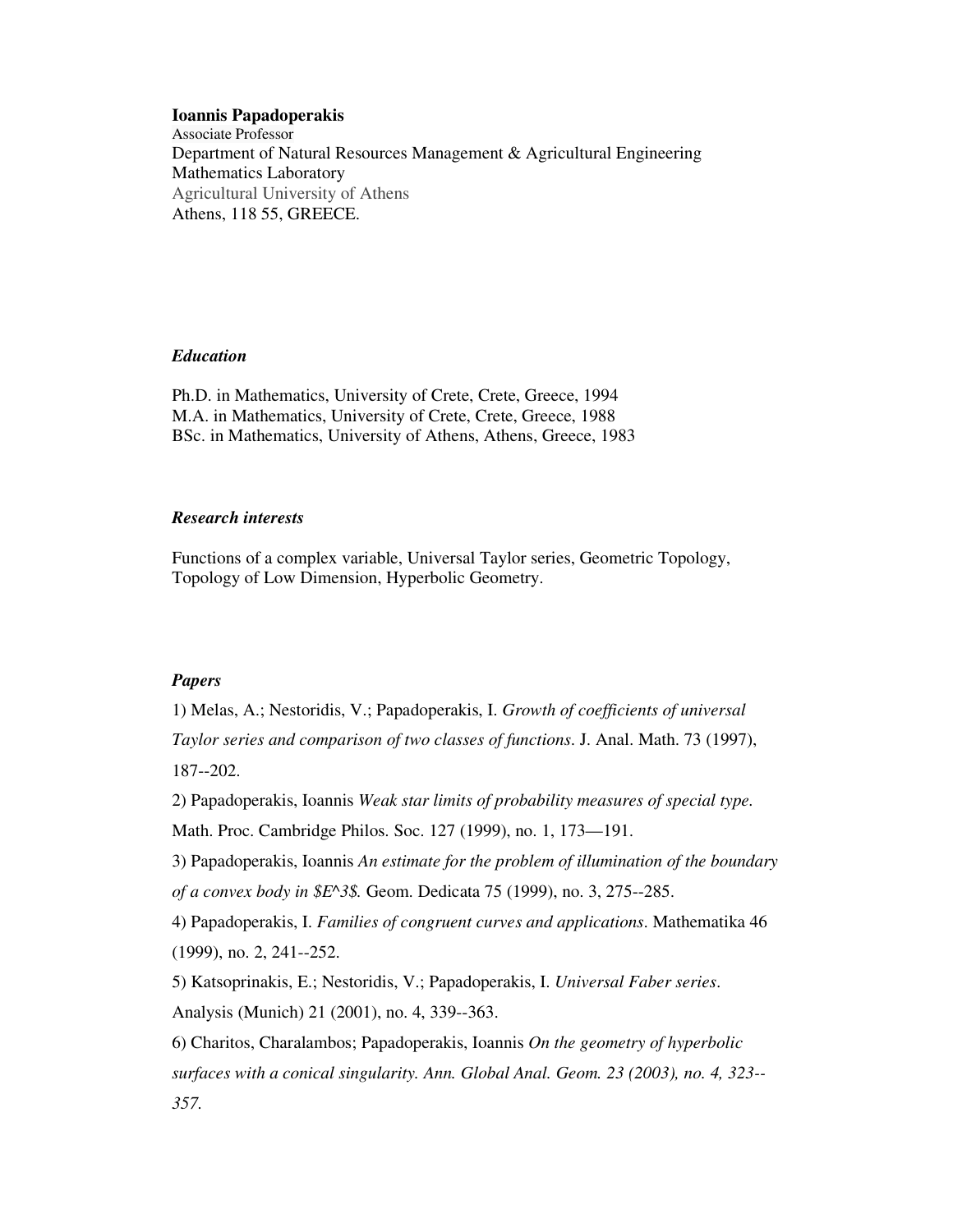7) Costakis, G.; Nestoridis, V.; Papadoperakis, I. *Universal Laurent series*. Proc. Edinb. Math. Soc. (2(2005), no. 3,) 48, 571--583.

8) Charitos, Charalampos; Papadoperakis, Ioannis *Parameters for generalized Teichmüller spaces.* Handbook of Teichmüller theory. Vol. I, 471--506, IRMA Lect. Math. Theor. Phys., 11, Eur. Math. Soc., Zürich, 2007.

9) Charitos, Charalampos; Papadoperakis, Ioannis; Tsapogas, Georgios *Incompressible surfaces in handlebodies and isotopies*. Topology Appl. 155 (2008), no. 7, 696--724.

10) Charitos, Charalambos; Papadoperakis, Ioannis *Ergodicity of invariant measures for the geodesic flow on quotient spaces of real trees.* Houston J. Math. 34 (2008), no. 4, 1121--1143.

11) Charitos, Charalambos; Papadoperakis, Ioannis; Vrontakis, Emmanuel. *On the boundary of a special class of hyperbolic two-dimensional simplicial complexes*. J. Geom. 94 (2009), no. 1-2, 7—30.

12) Charitos, Charalampos; Papadoperakis, Ioannis; Tsapogas, Georgios *On the mapping class group of a genus 2 handlebody.* Topology Appl. *158 (2011), no. 8, 978–995.* 

13) Charitos, Charalampos; Papadoperakis, Ioannis Generalized Teichmüller space of non-compact 3-manifolds and Mostow rigidity. Q. J. Math. 62 (2011), no. 4, 871– 889.

14) Charitos, Charalampos; Papadoperakis, Ioannis; Tsapogas, Georgios *A complex of incompressible surfaces for handlebodies and the mapping class group.* Monatsh. Math. no. 3-4, 405–415.

15) Mouze, Augustin; Nestoridis, Vassili; Papadoperakis, Ioannis; Tsirivas, Nikolaos *Determination of a Universal Series.* Computational Methods and Function Theory. Volume 12(2012), No. 1, 173-199.

16) Charitos, C.; Papadoperakis, I.; Papadopoulos, A.

*On the homeomorphisms of the space of geodesic laminations on a hyperbolic surface*. Proceedings of the AMS. 2012. Articles in press.

17) Nestoridis, V.; Papadoperakis, I. *Remark on Two Extensions of the Disc Algebra and Mergelyan's Theorem*. arXiv:1104.0833.

18) Fragoulopoulou, M.; Nestoridis, V.; Papadoperakis, I. *Some results on spherical approximation.* Bull. Lond. Math. Soc 45 (2013), no. 6, 1171–1180.